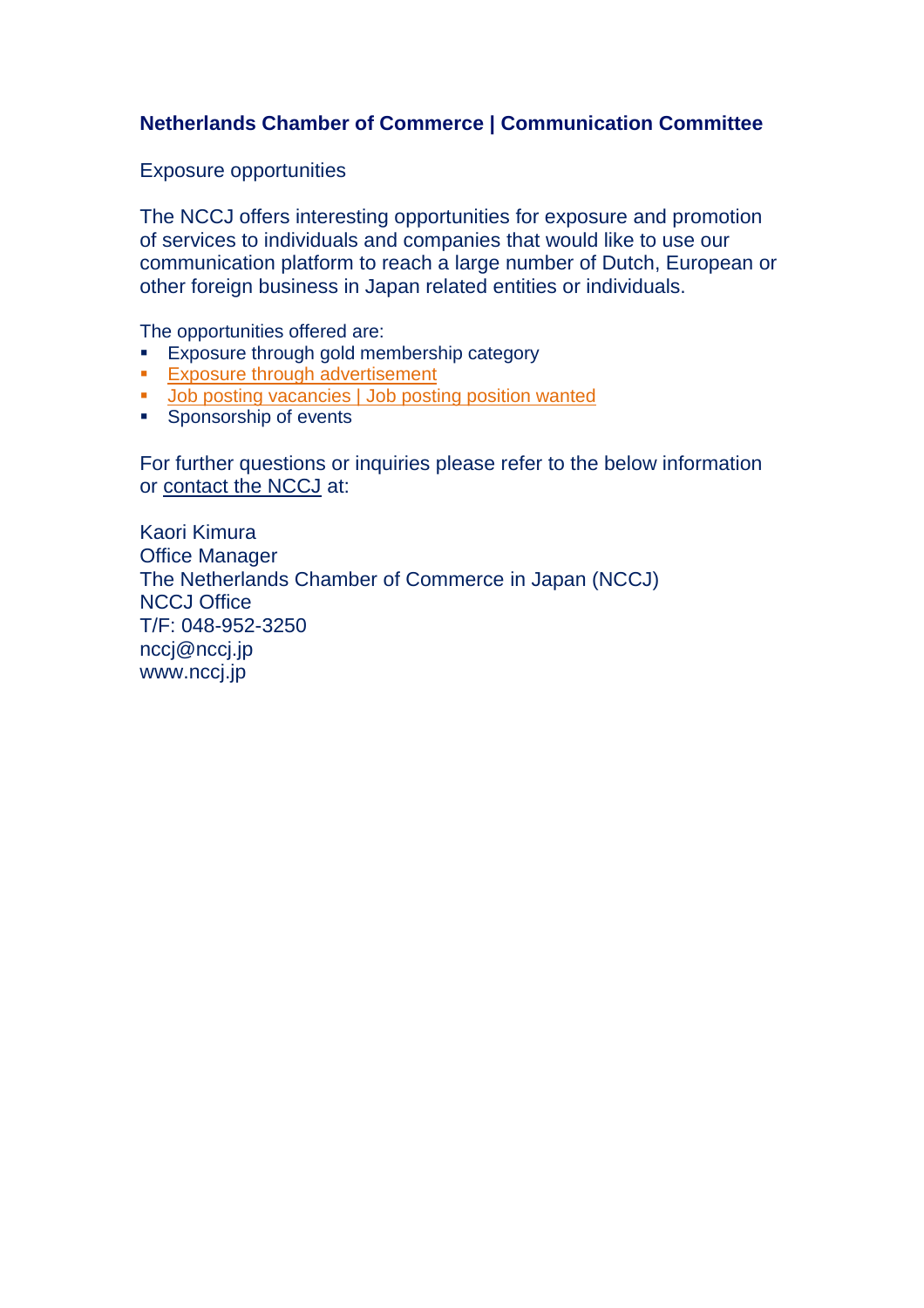### <span id="page-1-0"></span>**Job Market | Details | Pricing**

Through our communication platform a large number of foreign national companies and individuals, as well as Japanese with an interest in Dutch or foreign business in Japan can be reached.

We accept ads from companies and individuals, members as well as non-members.

Job descriptions (job vacancies) or Resumes (job wanted) can be added as downloadable content.

Pricing structure for these ads is as follows

<Website> Position offered: Member: 3,000JPY per month; 5,000JPY per quarter Non-member: 5,000JPY per month; 10,000JPY per quarter

Position wanted: Member / Non-member: 3,000JPY per month; 5,000JPY per quarter

Internship: Offered as free service for students and recent (1yr) graduates

<Newsletter> Position offered: Member: 3,000JPY per newsletter; 5,000JPY per quarter Non-member: 5,000JPY per newsletter; 10,000JPY per quarter

Position wanted: Member / Non-member: 3,000JPY per month; 5,000JPY per quarter

Internship: Offered as free service for students and recent (1yr) graduates

*Advertisement specifications:*

All text should be text document; downloadable content in pdf format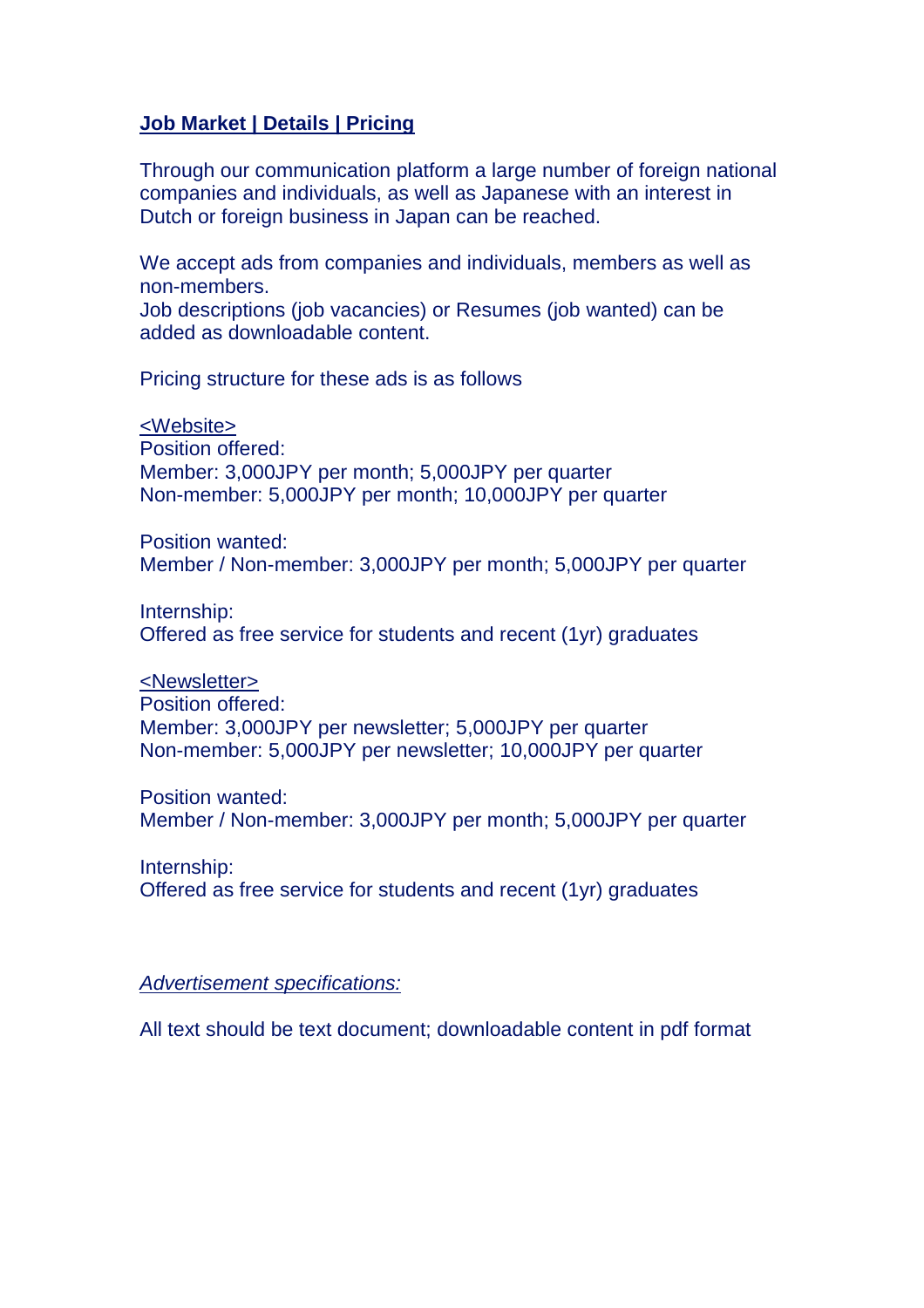# <span id="page-2-0"></span>**Ads | Details | Pricing**

### **Website**

## The NCCJ website has over 500 hits per month with over 80% unique users and offers the opportunity to place exclusive single company clickable banner or shared rotating clickable banner ads.

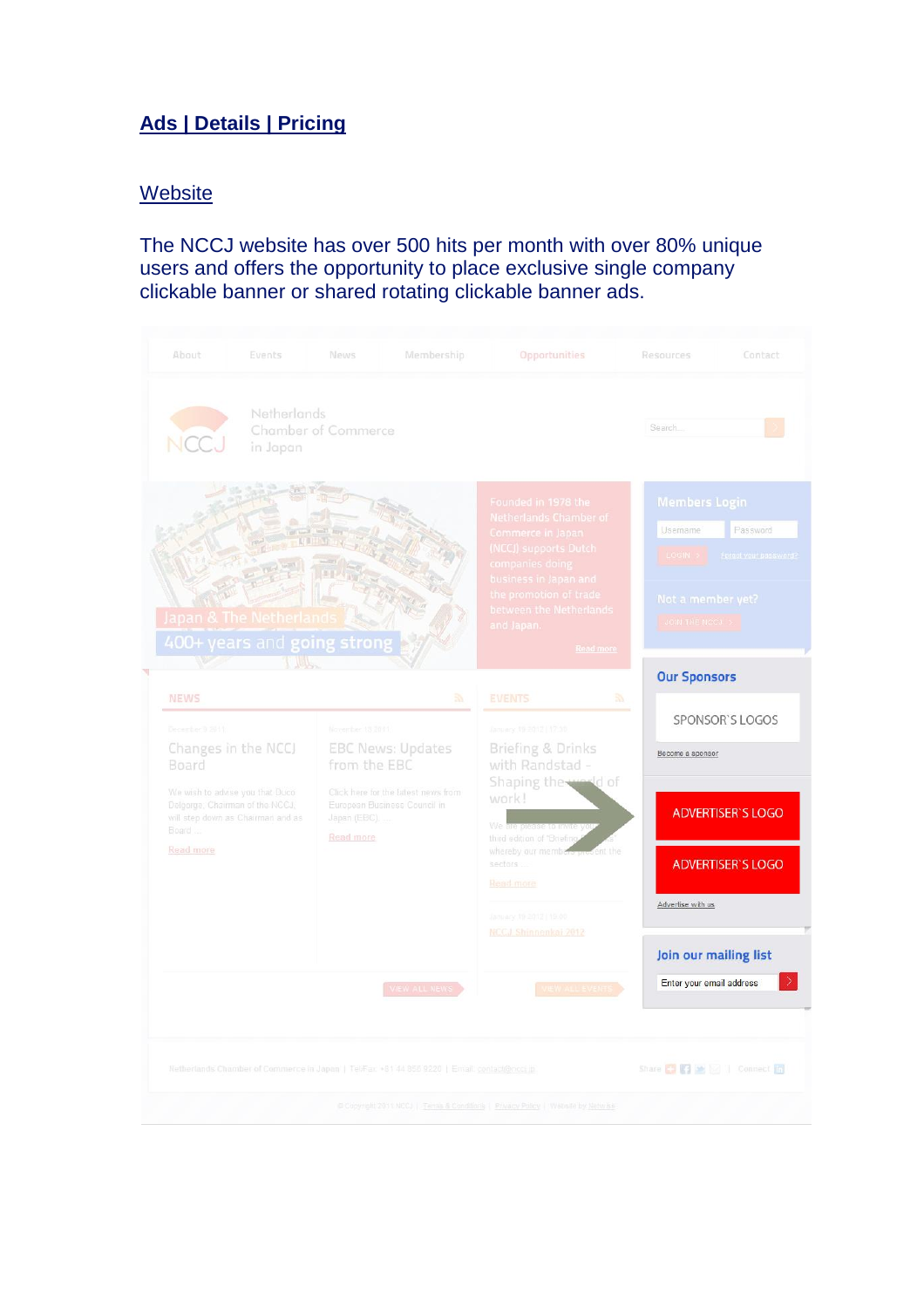

70\*210 pixels

Unique usage: (one company using one real estate position) 10,000JPY / month; 25,000JPY / quarter; 80,000JPY / year

Shared usage: (multiple companies sharing one real estate position) Pricing as per below and shared by the number of users; the banners will rotate, or load randomly at every page change. 12,000JPY / month; 30,000JPY / quarter; 100,000JPY / year

#### *Advertisement specifications*

Website >>> All images should be 210 pixels wide by 70 pixels high; saved as 'for web and devices' as .jpg or .png format.

#### **Newsletter**

The NCCJ e-Newsletter is sent out quarterly (4 issues per year) to approximately 200 recipients. It is an informative newsletter with news about chamber activities and our members, relevant news on business in Japan and the Netherlands. It is possible to advertise in the NCCJ enewsletter with a (clickable) logo



210\*210 pixels

See next page >>>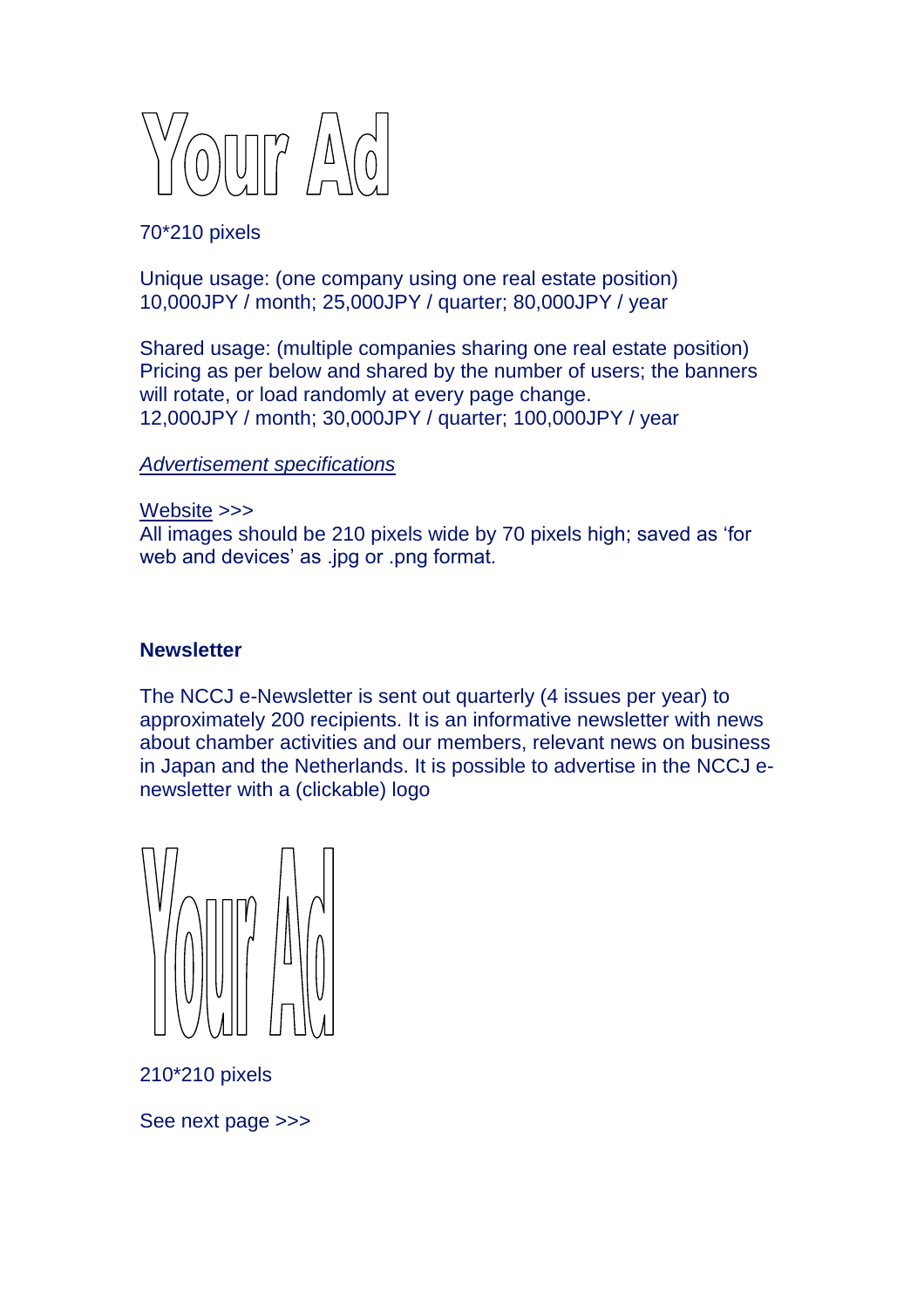

Netherlands Chamber of Commerce in Japan

#### **NCCJ Newsletter**

ADVERTISER'S LOGOS

Advertise with us

**Our Sponsors** 

SPONSORS'S LOGO

SPONSORS'S LOGO

SPONSORS'S LOGO

SPONSORS'S LOGO

SPONSORS'S LOGO

SPONSORS'S LOGO

SPONSORS'S LOGO

SPONSORS'S LOGO

SPONSORS'S LOGO

SPONSORS'S LOGO

Become a sponsor

Dear Maarten Molenaar, Please find below the NCCJ Members' November 20

- » NCCJ NAME
- NCCJ Ubcoming Events
- Members News
- $+$  Other Name

#### New Member

Please welcome our most recent member, Mr Takashi Tani (Sharp Corporation, an individual member).

#### Changes in the NCCJ Management Committee

Bjorn Courage (Mandarin Oriental Tokyo) has been appointed as Chairman Membership Committee.

Diederlik Ellemeel (Emst & Young Shinnihon Tax) has been newly appointed as Auditor.

#### From Management Committee

The NCCJ welcomes participation of its members in a committee. The following Committees are seeking committee members to support their activities:

- The Activity Committee
- The Membership Committee
- The Communication Committee:
- The Deshima Business Awards Committee
- It you are interested in developing your network and at the same time
- contributing to the NCCJ, please contact us!
- For more information about Committees, please click here.

You can see more news at: http://www.nccj.ip/index.php/news/latest-news

#### From Activities Committee

The NCCJ Activities Committee would like to know from you if you/your company would be interested in presenting its goodsiselviess to other members at a "Company Fair' or whether you would like to attend such an event if organized by the NCCJ for Its members. Although the opportunity already exists to advertise on the NCCJ website, perhaps an additional platform would be welcomed where member companies and their representatives meet to exchange information on each others merchandise. We welcome responses of interest as well as non-interest. If you or your company are indeed interested in such an event, can you please indicate in which of the following categories you would place yourself.